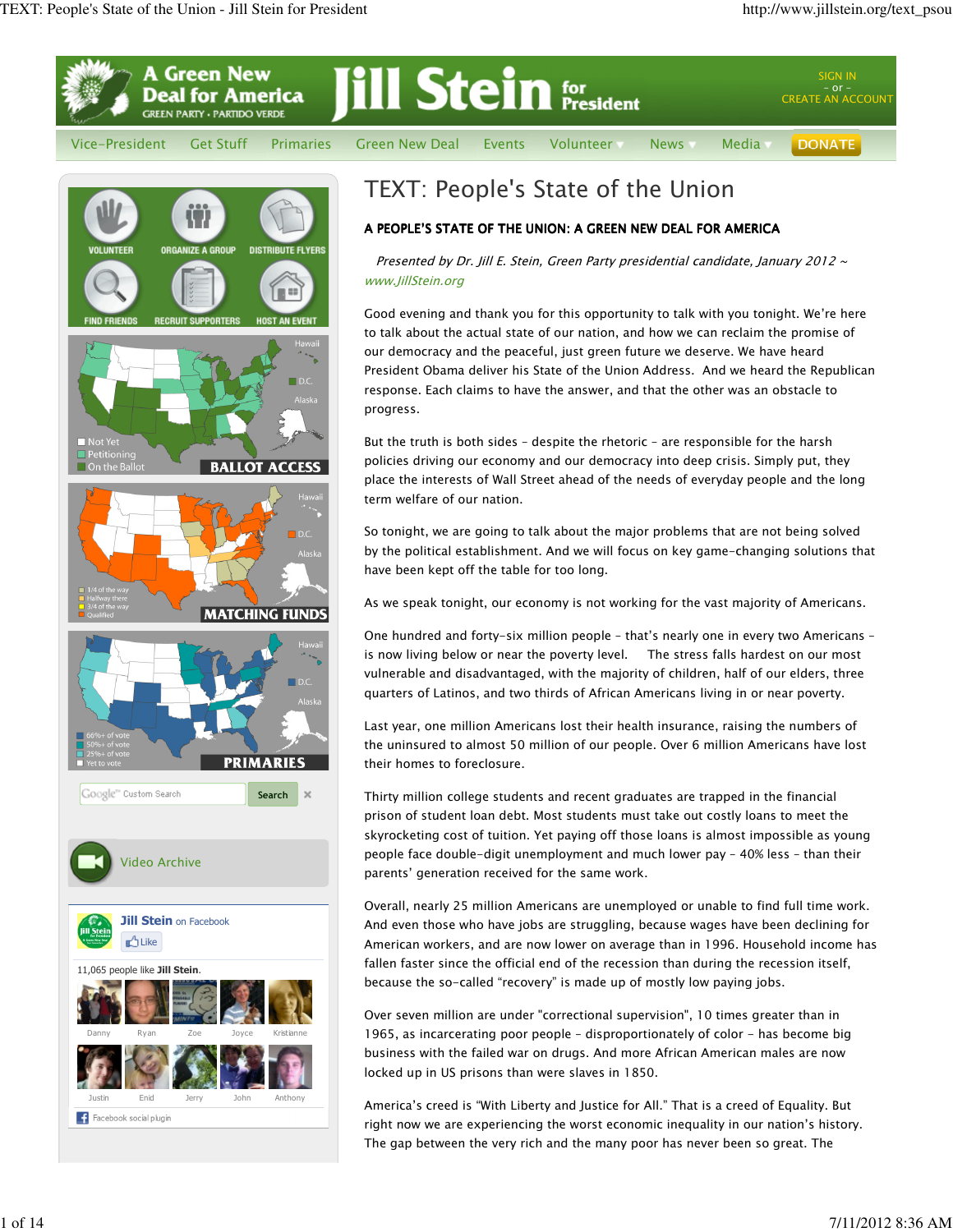**Follow @jillstein2012** 4.318 followers



wealthiest 1% in America now own as much wealth as 90% of all Americans. Those over 65 hold, on average, 47 times as much wealth as heads of households who are under 35. White families own, on average, twenty times as much as Black families. Such inequality is unacceptable, unconscionable\* and un-American.

While the economy does not work for the vast majority, it does work for a few; at least for now.

The owners of the big corporations are enjoying historic profits, with a record \$2 trillion in cash reserves at home and \$1.4 trillion overseas. Though the corporate elite are richer than ever, they are contributing less than ever to the tax base that keeps the infrastructure going that their profits rely on – schools, transportation, clean air and water, safe food, the legal system, the police, and the military. In fact, 30 major corporations paid no corporate income tax at all over the last three years, despite making \$160 billion in profits. And the big banks – whose fraud and greed crashed the economy to start with – are bigger than ever, with the six biggest banks now controlling capital equivalent\* to 60% of all economic activity in this country.

To be clear: the greed for record profits is what got us into this mess in the first place. Of course it wasn't greed alone. It was the capture of both political parties by Wall Street and other powerful corporations that buy influence with campaign contributions and lobbyists. Using this routine currency of American policy making, Democrats and Republicans alike dismantled protections against waste, fraud and abuse by Wall Street.\* This bipartisan cooperation enabled greed to crash the economy. That not only killed jobs, it also depressed tax revenues – which has been one of the biggest drivers of the federal deficit. That deficit has also been made worse by unconscionable spending choices: notably the 4 trillion dollars spent on the illegal wars in Iraq and Afghanistan, and trillions more spent on the bloated Pentagon budget, tax giveaways for the wealthy, and bailouts for Wall Street.

And now, the political establishment in the White House, Congress, and state governments are making matters far worse, doing the opposite of what we need, by inflicting needless, harsh austerity policies on the country.

This is bad for people, bad for the economy, and completely unnecessary. When they say there's not enough money, they mean there's not enough money for YOU. Instead of austerity, we can end the Wall Street bailouts, cut the bloated military and tax the bloated rich.

These austerity cuts mean that Americans are losing jobs. From Scott Walker to Andrew Cuomo, and yes, Barack Obama, the result of these austerity cuts is layoffs for teachers, nurses, child and eldercare workers, firefighters, janitors, bus drivers and all the people who keep our communities educated, healthy, and moving forward.

Worse, these austerity cuts are hurting the people who receive those services. Students, the disabled, the elderly, the ill, the unemployed, the hungry – these are the Americans who are suffering because of austerity cuts to education, financial aid, health care, fuel assistance, homeless shelters, prevention, food support, and more.

All of this adds up to the ongoing crisis we face – the cumulative result of many years – decades – of policies under both Democratic and Republican presidents that enrich the few while exploiting the many.

The political establishment is telling us there's little we can do to change our direction. I don't believe it and I suspect you don't either.

It is time to break free from the old economy, and the old politics.

It's time for a Green New Deal for America.

## A GREEN NEW DEAL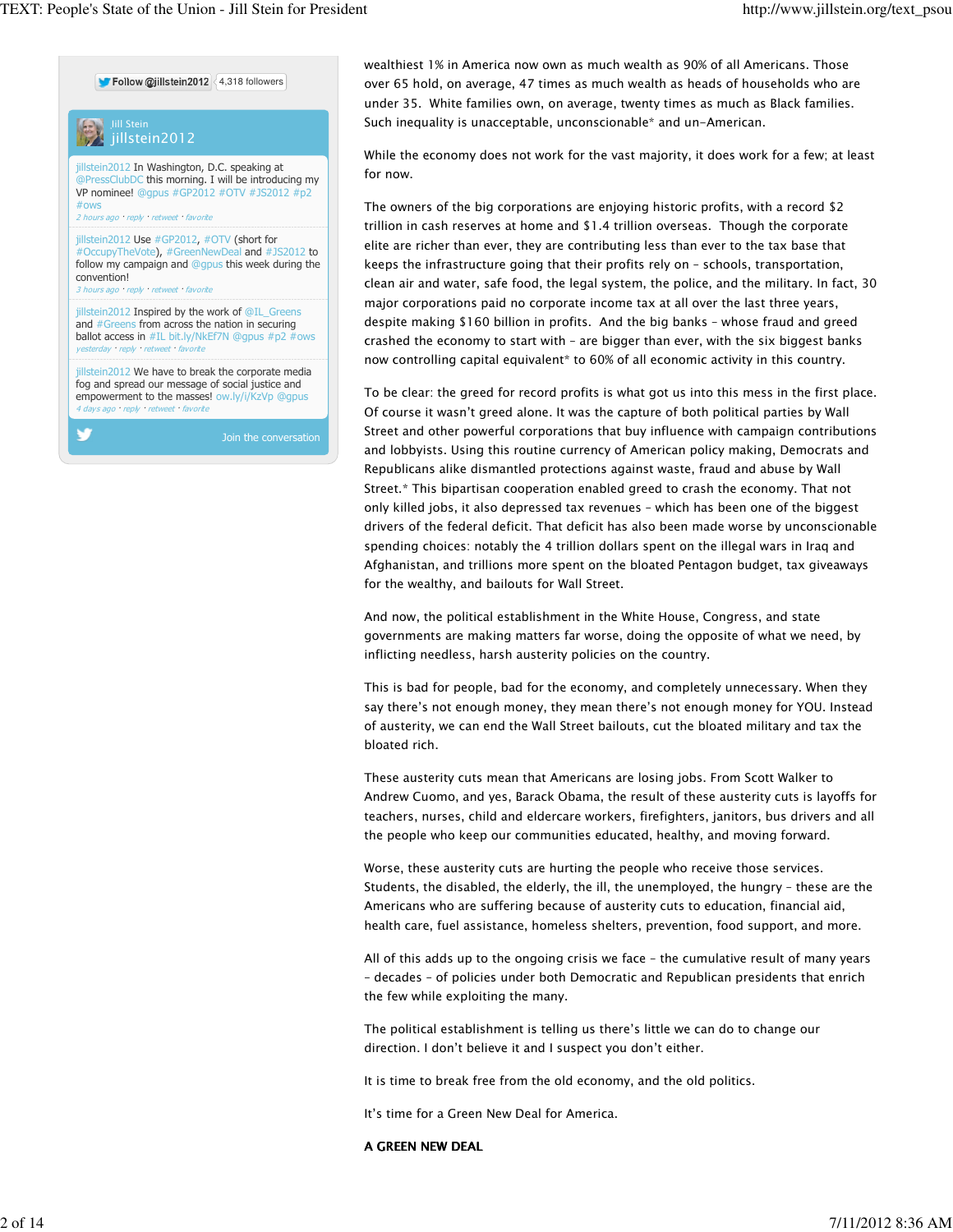The Green New Deal is an emergency four part program of specific solutions for moving America quickly out of crisis into the secure green future.

We call these solutions a Green "New Deal" because they are inspired by the New Deal programs that helped us out of the Great Depression of the 1930s. And these solutions are "Green" because they create an economy that makes our communities sustainable and healthy.

First, we will guarantee the economic rights of all Americans, beginning with the right to a job at a living wage for every American willing and able to work.

Second, we will transition to a sustainable, green economy for the 21st century, by adopting green technologies and sustainable production.

Third, we will reboot and reprogram the financial sector so that it serves everyday people and our communities, and not the other way around.

Fourth, we will protect these gains by expanding and strengthening our democracy so that our government and our economy finally serve We the People.

Take courage. Because of the urgency of these times, I am asking you personally to take courage and to be willing to believe that these major changes to our economy and politics are within our reach.

## THE ECONOMIC BILL OF RIGHTS

For this reason, The Green New Deal begins with an Economic Bill of Rights that recognizes our rights to an economy that serves people. This means that everyone willing and able to work has the right to a job at a living wage. All of us have the right to quality education, health care, utilities, and housing. Each of us has the right to unionize, to fair taxation, and to fair trade.

The promise of an Economic Bill of Rights came out of the last period of widespread, extreme economic hardship, the Great Depression. President Franklin Delano Roosevelt in his 1944 State of the Union address said that "true individual freedom cannot exist without economic security and independence."

FDR's promise lives on through the United Nations that Eleanor Roosevelt was central to founding. And twenty years later, the Reverend Doctor Martin Luther King, Jr. raised up the call for an Economic Bill of Rights once again, insisting that it was needed to free America of the continuing misery of racism and poverty.

The Roosevelts, the Kings, and the tens of millions of Americans who have struggled for these rights of freedom from economic slavery – their cause is our urgent cause today. Our country cannot truly move forward until the roots of inequality are pulled up, and the seeds of a new, healthier economy are planted. The Green New Deal does that by fulfilling the promise of the Economic Bill of Rights.

We will end unemployment in America once and for all by ensuring a job at a living wage for every American willing and able to work. This includes jobs that improve our environment, like clean manufacturing, organic agriculture, public transportation and clean renewable energy. It also includes jobs that provide urgently needed social infrastructure – for public education, health care, child care, elder care, youth programs, and arts and culture.

Our Full Employment Program will create 16 million jobs through a community-based direct employment initiative that will be nationally funded, locally controlled, and democratically protected against conflicts of interest and pay-to-play influence peddling. The program will directly create jobs in the public and the private sector. Instead of going to an unemployment office when you can't find work, you can simply go to the local employment office to find a public sector job.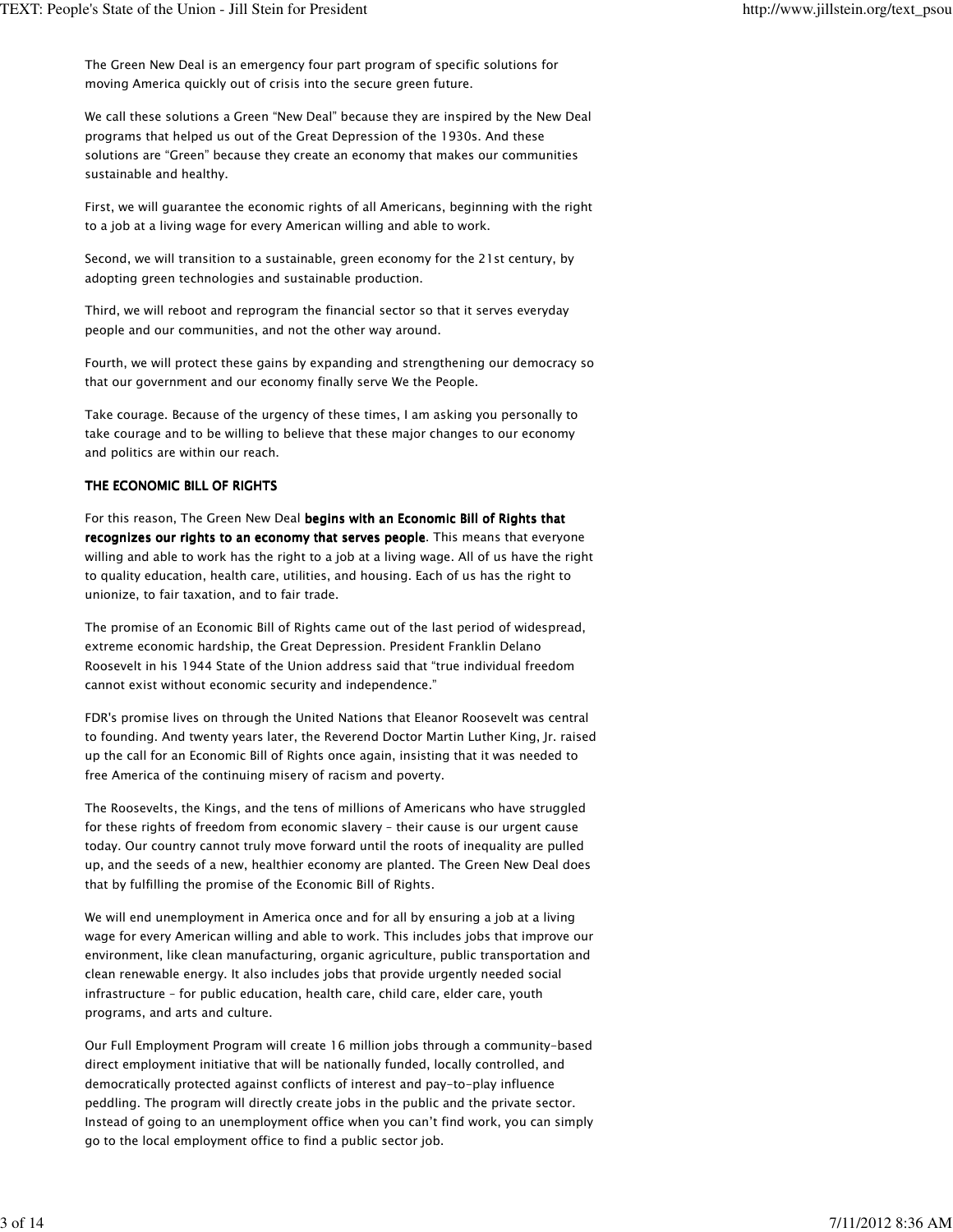These 16 million jobs in the Full Employment Program is eight times the number sought in Obama's recent jobs proposal. In addition, our program indirectly creates another eight million jobs in the private sector, as paychecks are spent in our local economies, consumer demand surges, and businesses hire new employees to meet that demand.

This program will not be run from Washington D.C.. Our job in Washington will be limited to insuring that you have a say in how this program runs. Local communities will be responsible for putting this jobs program into practice through a process of broad community input and democratic decision-making involving you, your neighbors and local government - not corrupting monied interests. Pay-to-play prohibitions will ensure that anyone participating in decision-making has not received campaign contributions or lobbying favors from proponents or applicants.

Using this process, counties and municipalities can plan projects and jobs in public works and public services. These will be "stored" in local job banks where they will stand ready to take up any slack in private sector employment.

The Green New Deal's Full Employment Program will change what it means to be a working person in America. It ends the agonizing wait for a business recovery that's not in the cards. It creates jobs that can never be produced by trickle-down giveaways to the rich. And it will move our economy decisively because it will put paychecks back in people's pockets and put customers back in stores. And all by meeting needs of our communities and making them healthy, just and sustainable.

Full Employment is the first, and central part of the Green New Deal's Economic Bill of Rights. But life is more than work and paychecks. We must fulfill the full promise of the Economic Bill of Rights.

Therefore, my administration will honor the right to quality health care through an improved Medicare for All program. This will provide comprehensive care for all. It will be free to consumers at the point of delivery, but will save money overall by reducing the massive wasteful health insurance bureaucracy and by stabilizing medical inflation. And it restores freedom of choice so you pick your health care provider, and your care is decided by you and your provider– not by a profiteering insurance executive. This will be federally financed and democratically controlled.

We will honor the right to a tuition-free, quality public education from pre-school through college at public institutions. And we will forgive student loan debt left over from the current era of unaffordable college education.

We will honor the right to decent affordable housing, including an immediate halt to all foreclosures and evictions. We will create a federal bank with local branches to take over homes with distressed mortgages and either restructure the mortgages to affordable levels, or if the occupants cannot afford a mortgage, rent homes to the occupants. We will expand rental and home ownership assistance, create ample public housing, and capital grants to non-profit developers of affordable housing until all people can obtain decent housing at no more than 25% of their income.

We will honor workers rights, including the right to a living wage, a safe workplace, to fair trade, and to organize a union at work without fear of firing or reprisal. The idea that the Bill of Rights does not apply to you when you enter your workplace is an idea that says that you are only free when you are not working. That's not acceptable in America.

We will honor the right to accessible and affordable utilities – heat, electricity, phone, internet, and public transportation – which will be made available to all through democratically run, publicly owned utilities that operate at cost, not for profit.

We will honor that oldest of American rights, the right to fair taxation that's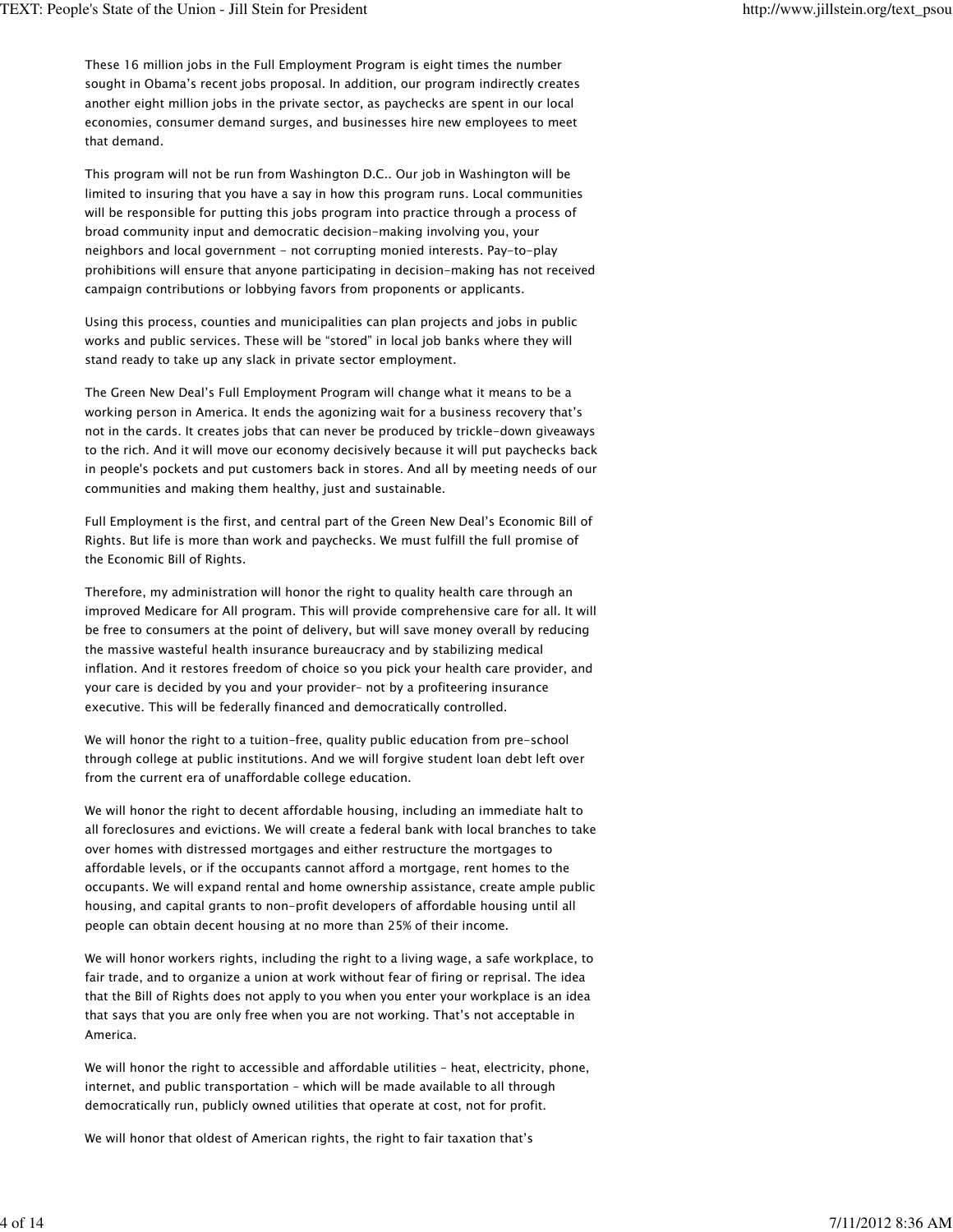distributed in proportion to ability to pay. And we will make any corporate tax subsidies transparent by putting these subsidies in public budgets where they can be scrutinized, not hidden as tax breaks in complicated tax codes.

In honoring these rights we will create the basis for a new economy – an economy that is stable and not vulnerable to speculation – an economy that is prosperous and that pays for itself through the creation of real wealth that is distributed throughout America – an economy that is no longer dragged down by big corporations preying on the elderly, the poor, the disabled, the unemployed, and the young, but which instead supports small business, individual liberty, and local, thriving communities.

#### A GREEN TRANSITION

The second priority of the Green New Deal is a Green Transition Program that will convert the old, gray economy into the new green economy. We will do this by shifting to green technologies and sustainable ways of making things. We must do this right now because the environment is the foundation for our economy – and for life itself. And that environment is deeply imperiled.

The benefits we get from the environment dwarf those that come to us from human economic activity – even when measured strictly in dollar terms. What we usually call "the environment" is really another word for Mother Nature's economy. A business model that destroys our forests, our fisheries, our topsoil, our water supplies, our health, and our climate – is a business model that will inevitably collapse upon itself. And an economy that is addicted to ever-increasing supplies of oil is not only doomed, it is a national security disaster just waiting to happen.

At the recent UN climate conference in South Africa, the Obama administration worked to delay international agreements on carbon emissions until 2020. This delay will allow critical climate tipping points to be passed that will accelerate warming to the point it cannot be controlled. As renown NASA scientist James Hanson puts it, delaying action to aggressively lower carbon would mean game over for the climate and therefore for civilization as we know it. For that reason the Green New Deal will address these problems with a World War II-scale mobilization to transform the way we produce and use energy. We will provide leadership along the way to binding international agreements that will return the carbon burden in our atmosphere to safe levels. We will proceed with utmost urgency, and put the United States 30 years ahead of the global curve. Let the rest of the world catch up with us!

If you are someone who wants to start a small business or cooperative in the green economy or in providing for other vital community needs, you will find an ally in the Green Transition Program. Right now, our federal government subsidizes the rich agribusiness corporations and the oil, mining, nuclear, coal and timber giants at the expense of small farmers, small business, and our children's environment. We spend tens of billions every year moving our economy in the wrong direction. We will instead redirect that money to the real job creators who make our communities more healthy, sustainable and secure at the same time.

The Green Transition Program will provide grants and low-interest loans to grow green businesses and cooperatives, with an emphasis on small, locally-based companies that keep the wealth created by local labor circulating in the community rather than being drained off to enrich absentee investors. These types of businesses provide a solid foundation for our prosperity – a prosperity that will not be offshored, outsourced or downsized, and that will be unaffected by the collapse of foreign credit markets.

This Green Transition Program will also redirect research money from fossil fuels and other dead-end industries toward for research in wind, solar and geothermal. We will invest in research in sustainable, nontoxic materials, closed-loop cycles that eliminate waste and pollution, as well as organic agriculture, permaculture, and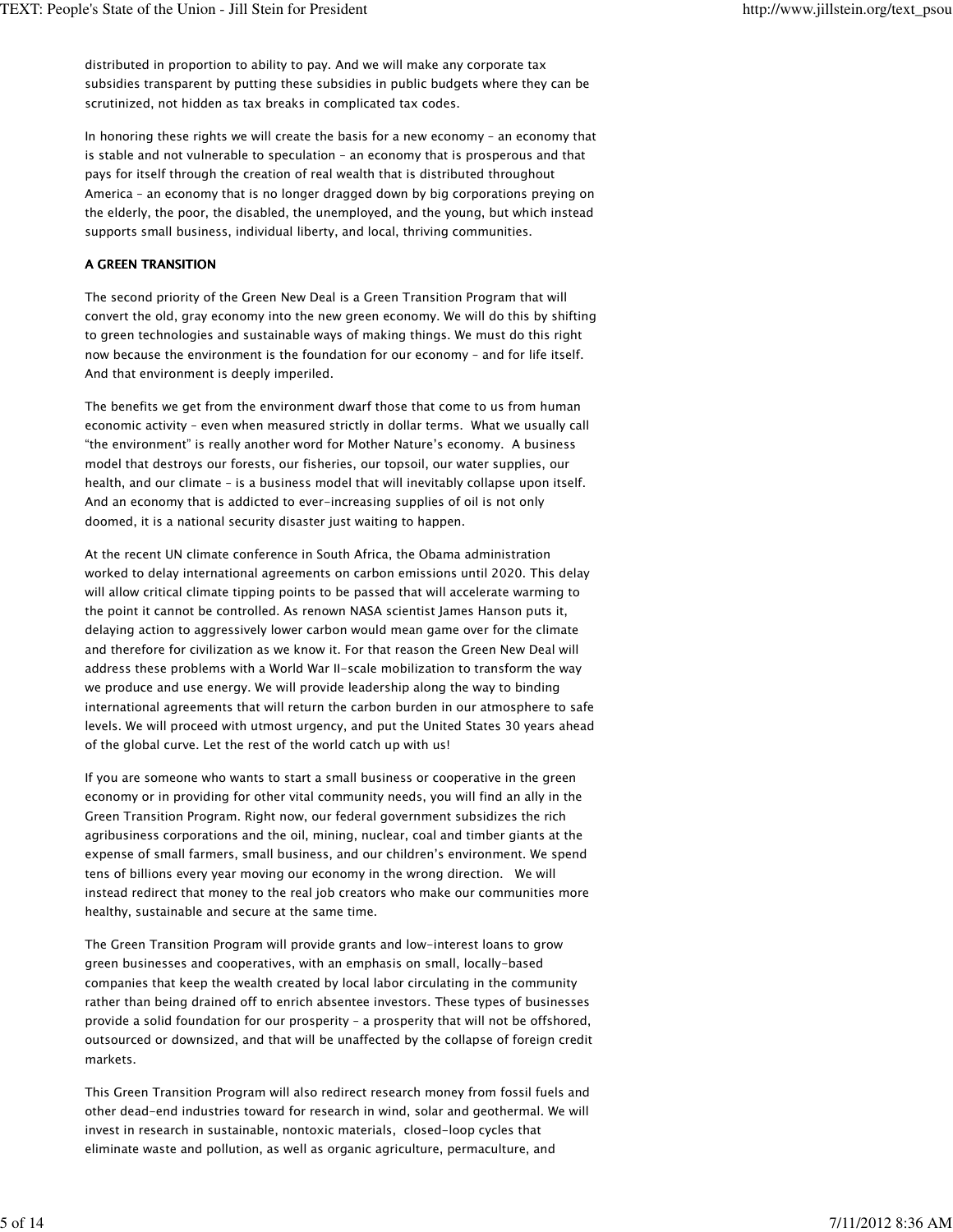sustainable forestry.

The 16 million jobs created by the Full Employment Program mentioned earlier will be the core of the Green Transition Program. It will provide jobs in sustainable energy, transportation and manufacturing infrastructure: clean renewable energy generation, energy efficiency retrofitting, intra-city mass transit and inter-city railroads, weatherization, "complete streets" that safely encourage bike and pedestrian traffic, regional food systems based on sustainable organic agriculture, and clean manufacturing of the goods needed to support this sustainable economy.

A new world really is possible. We can, and must, shift to an economy in which 100% of our electricity is generated renewably. We can and must leave the old economy behind – which was based on mining, extraction, and dirty dangerous expensive nuclear power. We can and must stop poisoning ourselves, our children, and other living beings.

When we make the investment required to clean up our emissions and waste, our economy will be revitalized by the wealth that stays in America rather than being sent abroad to buy foreign oil. Our national security will no longer be vulnerable to disruption of oil supplies, and we won't have to send our people abroad to fight wars for oil. Health care costs will go down because the foundations of a green economy – clean energy, healthy food, pollution prevention, and active transportation – are also the foundations of human health. Or to put it another way, greening our economy also reduces the drivers of preventable chronic disease, which consume a staggering 75% of health care costs. All in all, this is an investment that will pay off enormously as we build healthy, just, sustainable communities.

## REAL FINANCIAL REFORM

Speaking of investments, the takeover of our economy by big banks and well-connected financiers has destabilized both our democracy and our economy. We do not need and should not tolerate the dictatorship of bankers and financiers who manipulate money without doing productive work and who enrich themselves at the expense of real businesses and real working people. It's time to take Wall Street out of the driver's seat and to free the truly productive segments of working America to make this economy work for all of us.

That is why a third priority of the Green New Deal is real financial reform, beginning by breaking up the big banks and retaking our monetary policy from the Federal Reserve Banks. We will reboot and reprogram the financial sector so that everyday Americans no longer need to live in fear of periodic crashes that are not of our making.

The financial reforms of the original New Deal in the 1930s turned a failing unregulated system into a stable regulated system that did not experience a financial crisis for half a century. Then in the 1990s, as the establishment parties cozied up to this deep-pocketed industry, the New Deal protections were tossed aside in a new era of deregulation. This misguided deregulation resulted in ever bigger and more frequent financial crises, including the financial collapse of 2008.

Currently U.S. banks and corporations have huge cash assets that are badly needed for business expansion. Yet lending and investment for business expansion is stagnant. Meanwhile, financial institutions are profiting from speculative trading in stocks, bonds, commodities, currencies, and derivatives. They are rearranging who owns existing productive assets instead of investing to create new productive assets. The rich get richer while the economy stagnates, unemployment persists, and needed investments in infrastructure and production are not being made.

The greed, speculation and fraud that crashed the economy continues unabated as we suffer through a recovery for the 1% alone. And it continues to threaten further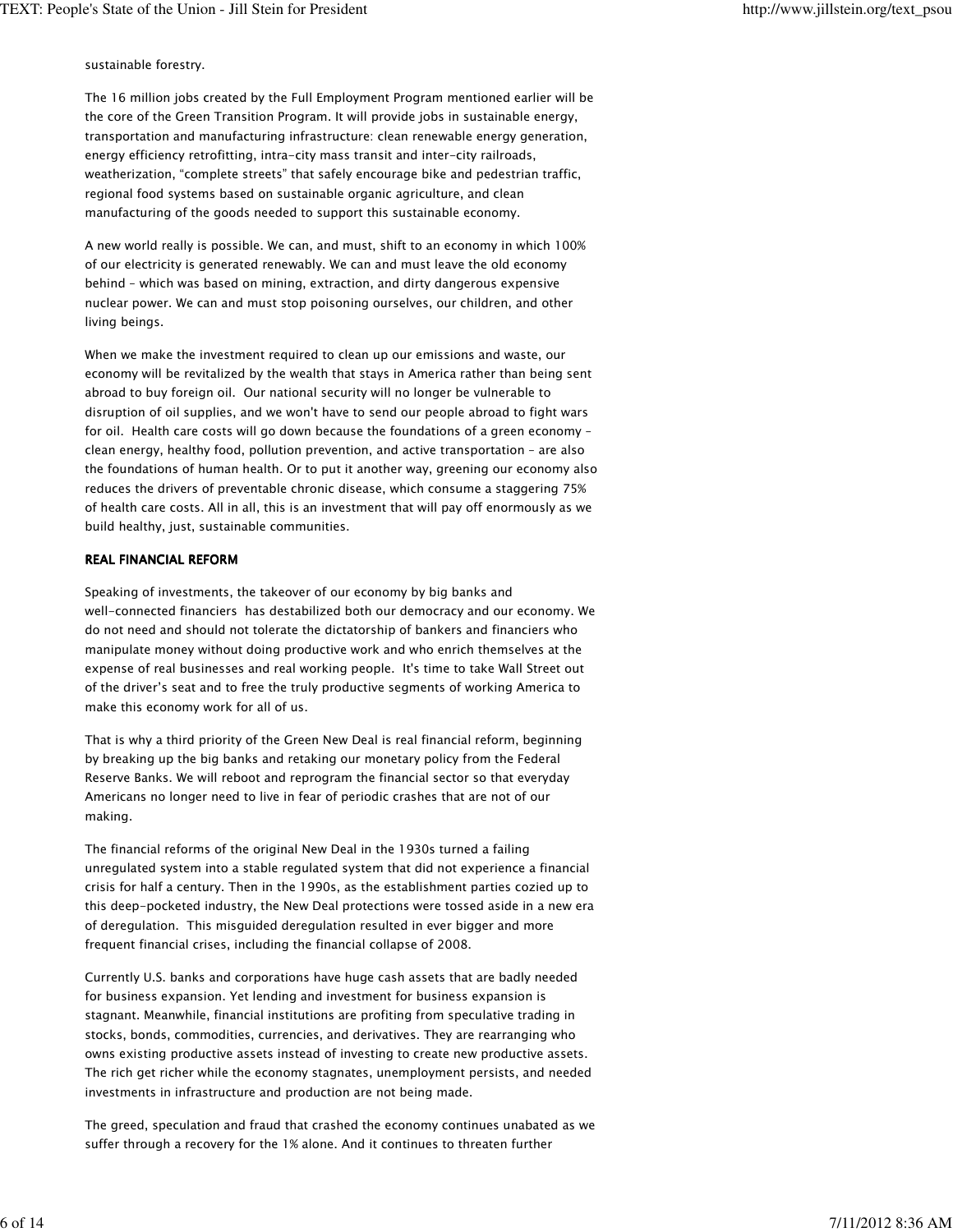recovery with backdoor bailouts, and the very real potential to tank the economy again.

There is currently a bipartisan failure in Washington to pursue the vitally needed reforms that this will require. The watered down Dodd–Frank Wall Street Reform did not fix the massive problems with the deregulated financial status quo. Wall Street and the big banking interests continue to steer the economy just as they did before the Great Financial Crash of 2008. Bank assets are actually more concentrated than before the crash. Depository commercial banking, speculative investment banking, and insurance remain intermingled under giant bank holding companies. The financial system is as over-leveraged and vulnerable as ever. Many big banks survive only by hiding their liabilities and avoiding honest bookkeeping. Yet the officers of these bailed-out firms continue to pay themselves record level bonuses and to devise new schemes for skimming profits from Main Street in order to enrich Wall Street.

It's time to really reform Wall Street so that working America has a chance. Here is what the financial reforms of the Green New Deal will do.

First, the debt overhang holding back the economy must be deleveraged by reducing homeowner and student debt burdens. An immediate halt to all foreclosures and evictions - as called for in the Economic Bill of Rights – will be coupled to the creation of a federal bank with local branches to take over distressed mortgages and either restructure the mortgages to affordable levels, or if the occupants cannot afford a mortgage, rent homes to the occupants. Forgiving student debt will be coupled to tuition-free higher education on the model of the post World War II GI Bill, which has paid for itself more than seven times over in increased government revenues from higher productivity, according to a study by the congressional Joint Economic Committee in the 1980s.

We will democratize monetary policy to bring about public control of the money supply and credit creation. This means we'll nationalize the private bank-dominated Federal Reserve Banks and place them under a Monetary Authority within the Treasury Department, along the lines proposed in the National Emergency Employment Defense – or NEED - Act of 2011 (HR 2990), sponsored by Representatives Dennis Kucinich and John Conyers.

Through the Green New Deal's financial reforms, the federal government will retake its powers to create money, as granted by the Constitution in Article I, Section 8.

That's just a beginning. Through the financial reforms of the Green New Deal:

- We will break up the oversized banks that are "too big to fail."
- We will end taxpayer-funded bailouts for banks, insurers, and other financial companies. We'll use the FDIC resolution process for failed banks to reopen them as public banks where possible after failed loans and underlying assets are auctioned off.
- We will adequately regulate all financial derivatives and require them to be traded on open exchanges.
- We will restore the Glass-Steagall separation of depository commercial banks from speculative investment banks.
- We will establish a 90% tax on bonuses for bailed out bankers.
- We will support the formation of federal, state, and municipal public-owned banks that function as non-profit utilities.

Under the Green New Deal we will start building a financial system that is open, honest, stable, and serves the real economy rather than the phony economy of high finance.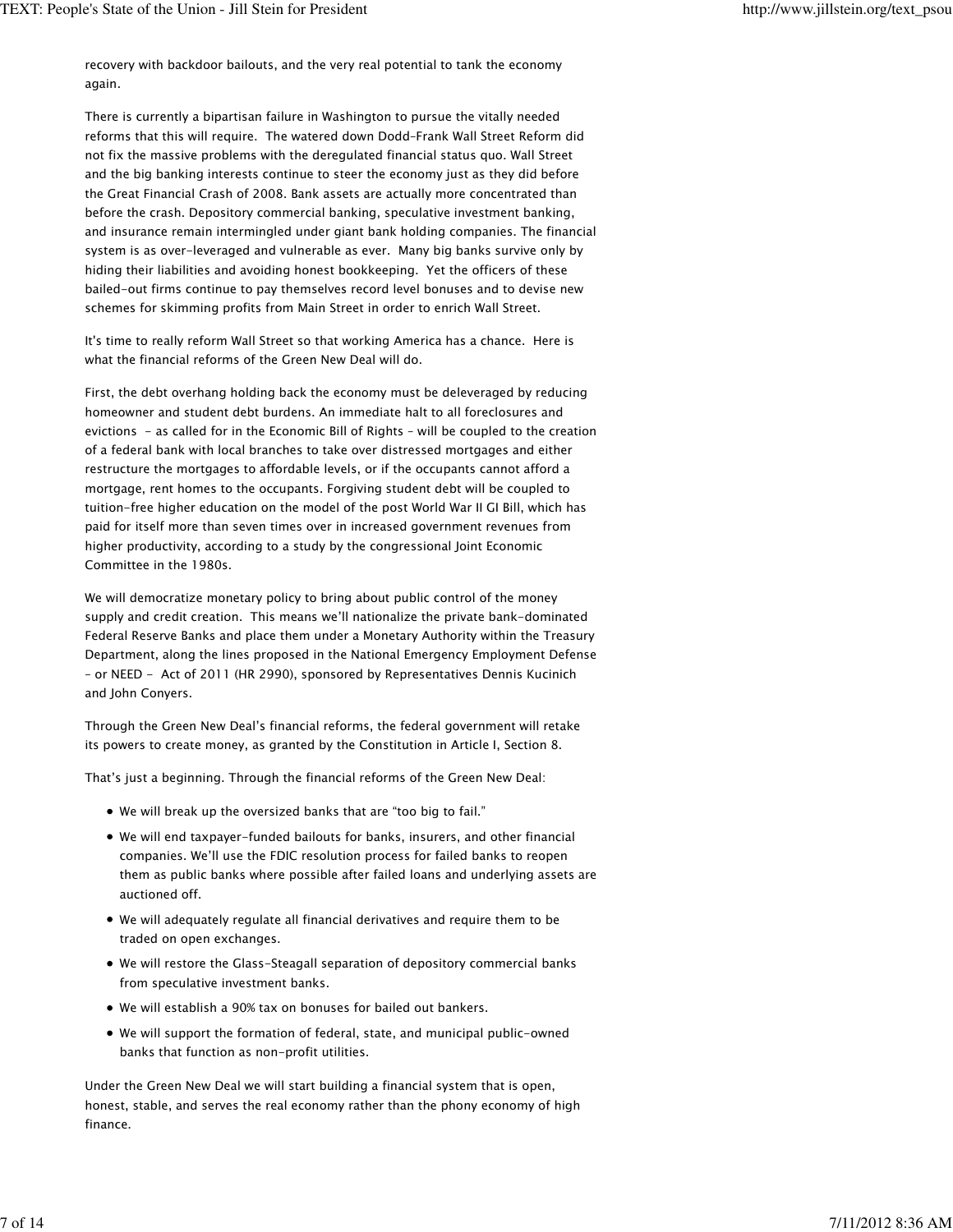## A FUNCTIONING DEMOCRACY

We have addressed the first three elements of the Green New Deal:

First, an Economic Bill of Rights, beginning with a Full Employment Program.

Second, a Green Transition Program to create a sustainable economy with green technologies and sustainable ways of making things.

Third, real financial reform that reboots the financial sector.

We won't get those vital reforms without a fourth and final set of reforms to give us a real, functioning democracy. We don't have that in America today. And so, just as we are replacing the old economy with a new one, we need a new politics to restore the promise of American democracy.

When corporations and big money dominate our elections, government of, for, and by the people cannot take root. For this reason, we urgently need to Amend our Constitution to make clear that corporations are not persons and money is not speech. Those rights belong to living, breathing human beings like you and me - not to business entities controlled by the wealthy.

The executive branch does not have much of an official role in constitutional reform. But a president certainly can, and should, use the bully pulpit to overturn the Un-American idea that the 1% have rights as a class that the rest of us are denied. And a president can, and should, support Rep. Jesse Jackson, Jr.'s proposed "Right to Vote Amendment," to clarify to the Supreme Court that yes, we do have a constitutional right to vote.

The Green New Deal also requires the enactment of the Voter Bill of Rights. This 10-point platform is the calling card of the modern day voting rights movement, and became a consensus agenda in the years following the stolen presidential election of 2000. Enactment of the Voter Bill of Rights will guarantee us a voter-marked paper ballot for all voting, and require that all votes are counted before election results are released. It will also:

- Replace partisan oversight of elections with non-partisan election commissions.
- Celebrate our democratic aspirations by making Election Day a national holiday.
- Bring simplified, safe same-day voter registration to the nation so that no qualified voter is barred from the polls.
- Do away with so-called "winner take all" elections in which the "winner" does not have the support of most of the voters, and replace that system with instant runoff voting and proportional representation, systems most advanced countries now use to good effect.
- Replace big money control of elections with full public financing and free and equal access to the airwaves.
- Guarantee equal access to the ballot and to the debates to all qualified candidates.
- Abolish the Electoral College and implement direct election of the President.
- Restore the vote to ex-offenders who've paid their debt to society.
- Enact Statehood for the District of Columbia so that those Americans have representation in Congress and full rights to self rule like the rest of us.

 Of course, as the great Progressive Wisconsinite, Fighting Bob La Follette taught us, "Democracy is a life," and not merely limited to elections. For this reason, the Green New Deal goes beyond the Voter Bill of Rights to strengthen our country's movement toward democracy in all areas of public life.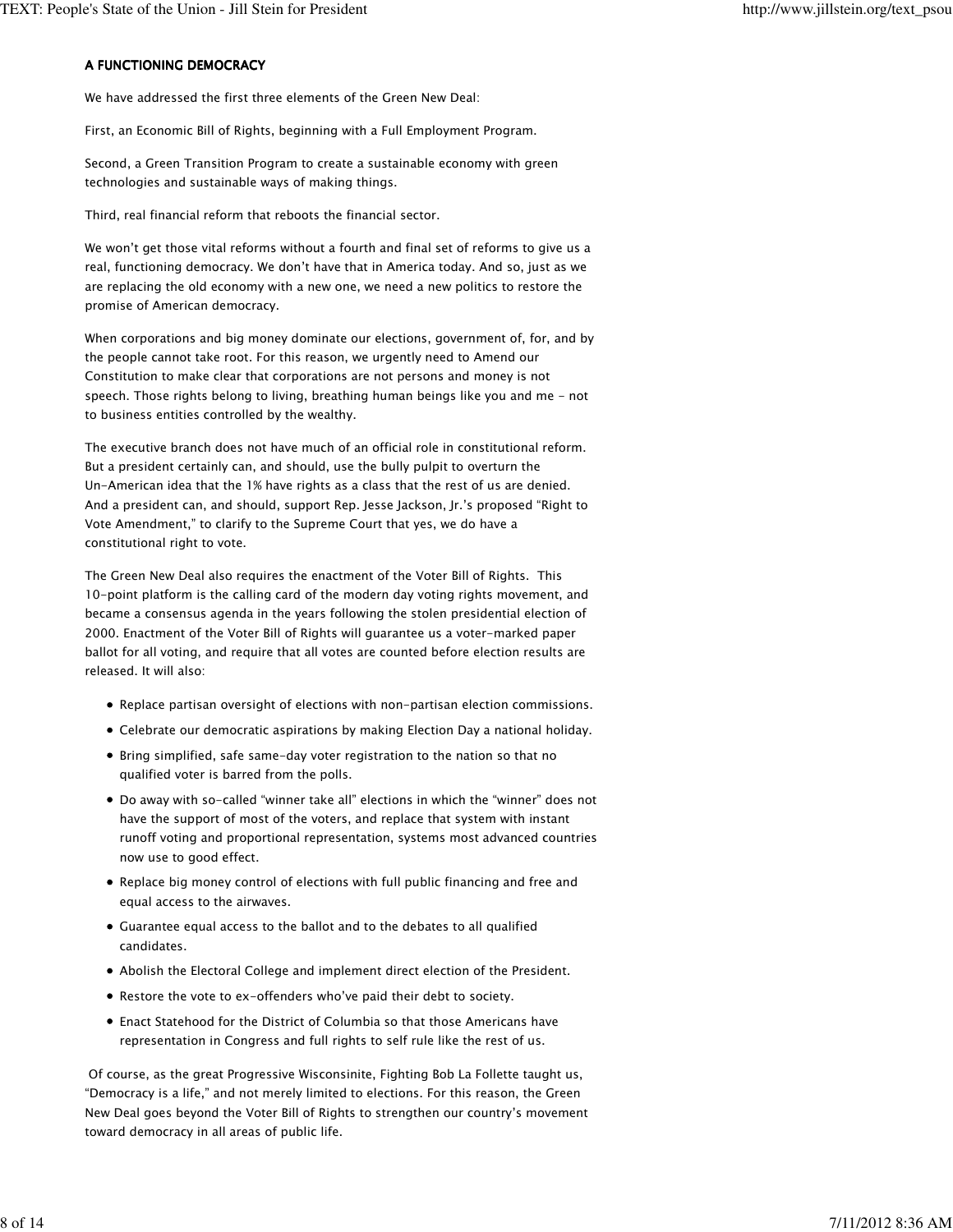The Green New Deal will strengthen democracy at the local and state level. Just last week, a federal court told the people of Vermont that they could not prevent a dangerous nuclear power plant from operating in their state. The court did this on the basis of a doctrine known as "field preemption." Basically, the State of Vermont is barred – or "preempted" – from regulating the nuclear power industry because a federal judge says that the industry is the concern of the federal government only. Over the past thirty years, we have seen public safety, food labeling, human rights, immigrant rights, drug policy, and other reforms "preempted" in the same way.

The Green New Deal establishes federal environmental and human rights protections as a floor, and not a ceiling, to action by our state and local governments. To do this, we will commission a thorough review of federal preemption law and its impact on the practice of local democracy in the United States. This review will put at its center the "democracy question" – that is, what level of government is most open to democratic participation and most suited to protecting democratic rights. Implementation of the Green New Deal will put this question at its center, and always works to bring government closest to the people.

Democracy doesn't just happen in our political system. It happens in our economy, every day. Today, more than 500,000 American workers are employed by cooperatives, over 120,000,000 people are member-owners of consumer cooperatives, nearly 40,000 businesses are organized as cooperatives, and another 11,000 which are not coops are employee-stock-owned companies known as ESOPs. Coops have been shown to be very effective producers of jobs and wealth. Yet the federal government does not reward cooperative development in the same way it supports private business corporations; the corporations have their U.S. Department of the Treasury, while coops have no such entity.

The Green New Deal creates a Corporation for Economic Democracy, a new federal corporation (like the Corporation for Public Broadcasting) to provide publicity, training, education, and direct financing for cooperative development and for democratic reforms to make government agencies, private associations, and business enterprises more participatory.

And speaking of the public broadcasting, the Green New Deal strengthens media democracy by expanding federal support for locally-owned broadcast media and local print media.

Finally, we must protect our liberty from those who would frighten us into surrendering our freedoms in the name of security. The Green New Deal will repeal the Patriot Act and those parts of the National Defense Authorization Act that violate our civil liberties. It will prohibit the Department of Homeland Security and the FBI from conspiring with local police forces to suppress our freedoms of assembly and of speech. And it will end the war on immigrants – including the cruel, so-called "secure communities" program - which is terrorizing millions of Americans, both citizens and non-citizen immigrants, on no basis other than their perceived immigration status.

Protecting our liberty requires one additional, important step. Washington and Eisenhower, both generals who became president, warned us about the military industrial complex. They warned us about the dangers of empire.

The Green New Deal includes a 50% reduction in military spending and the withdrawal of U.S. military bases from the over 140 countries in which our military is now located. It calls for restoration of the National Guard as the centerpiece of our system of national defense. It creates a new round of nuclear disarmament initiatives. Overall, it requires shifting from an economy in which the majority – the majority – of our discretionary budget is spent on war and the occupation of other countries, to an economy that provides the secure, just, peaceful future we all deserve.

# COURAGE FOR THE URGENT TASKS OF THESE TIMES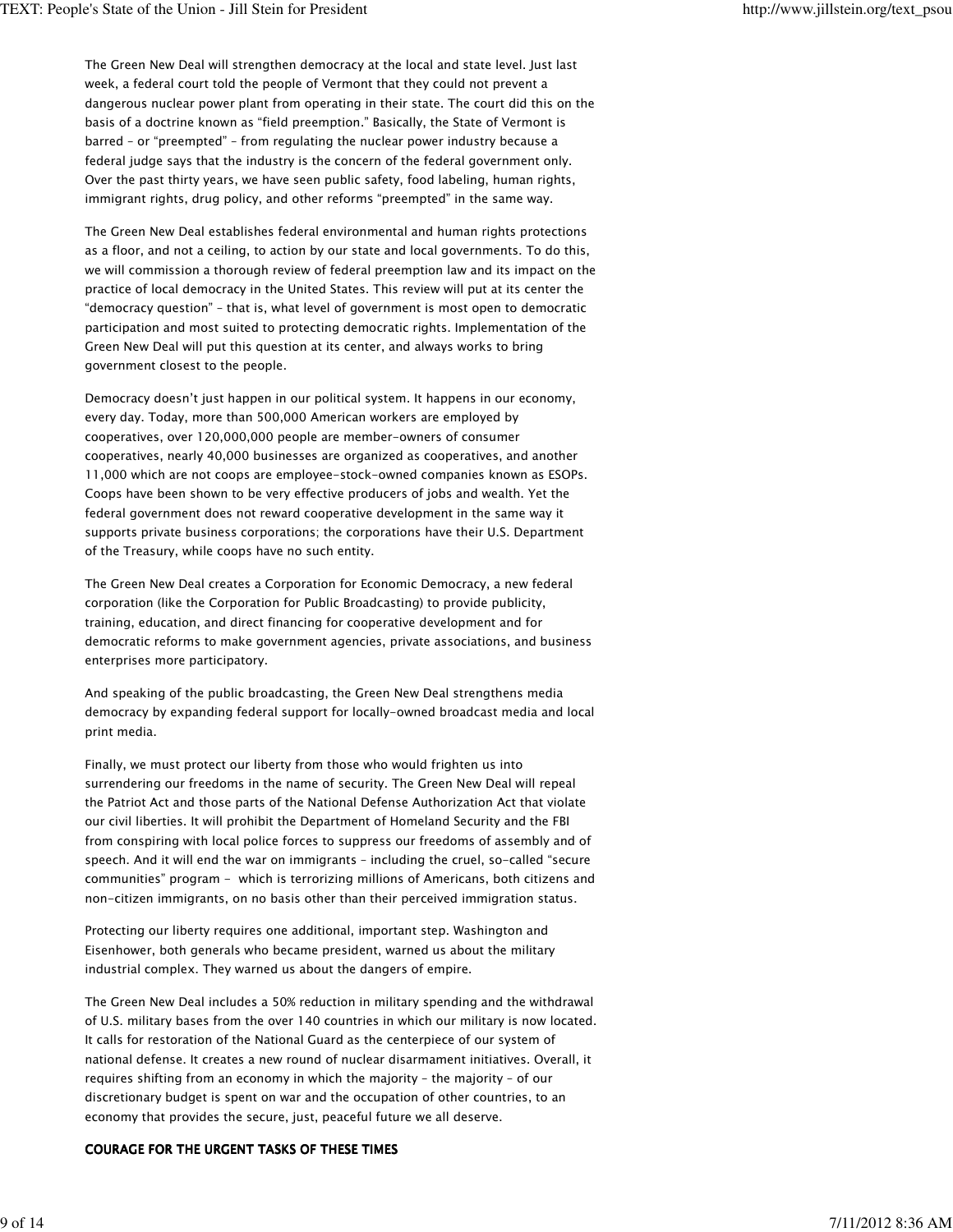Tonight I've laid out an agenda for a Green New Deal for America. This agenda would revitalize our democracy and start solving the serious problems that are not being solved by the business-as-usual approach coming out of Washington.

The Green New Deal will end unemployment.

It will honor and enrich the lives of every member of our society.

It will convert our economy from gray to green.

It will end the cycle of financial boom and collapse.

It will allow real democracy to take root.

Securing the Green New Deal depends not on me or the Green Party or some professional politician we see on television. It depends on all of us standing up and declaring that we've had enough of the insider-run big money politics that rules Washington. And it depends on each of us using our concern, our energy, our intelligence to find ways to improve the lives of our community.

This change will never come from the top. It never ever comes from the career politicians or the powerful Washington lobbyists. Real change has to come from the grassroots - from people who work hard every day pounding nails, driving trucks, changing sheets, teaching children, plowing fields, and making the real economy work.

In the traditional State of the Union address, the President of the United States thanks the people he – or she – respects. Tonight, I do so too.

Thank you to the people who struggle against steep odds to keep a roof over their heads, to feed their families and to find jobs when there are few to be found. Thank you to mothers and fathers who work so hard to raise the next generation in challenging times, to the senior citizens who built this country and deserve Social Security and Medicare support in their retirement. Thanks to the public employees who teach our children, keep us safe, care for the needy, and keep the trains running And thanks to the thousands of you who have already joined me and my campaign team at Jill Stein for President as we all work to take back the promise of our democracy.

Thank you to the young women and men in the democracy movements in Europe and the middle East, especially those who are braving the guns and the tanks on behalf of liberation.

Thank you to the people of Wisconsin, who rose up in the tens, hundreds, and now thousands of thousands to defend and expand their democracy.

Thank you to the occupiers of Wall Street in Manhattan and across the country who continue to prove in these cold months that Thomas Paine's Winter Soldier lives on in America.

Thank you all for giving us the courage to take on the urgent tasks of these times knowing that the future of people, peace and the planet depends on us all.

Let us not rest until we have pulled our nation back from the brink, and until we have secured the peaceful, just, green future we all deserve.



Showing 85 reactions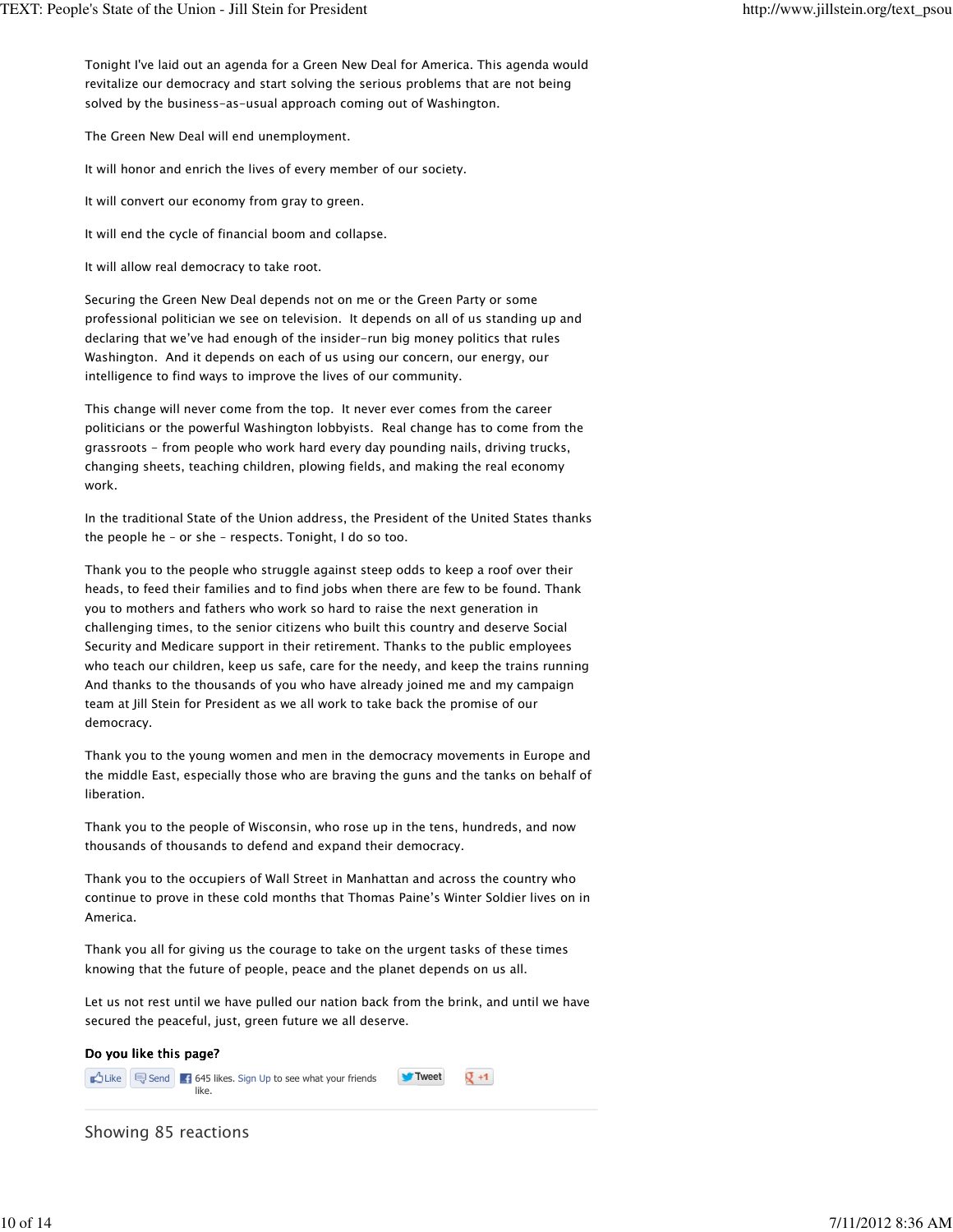

#### **Laura Lichtenstein commented** 5 days ago · Flag

Instant runoff voting can only be accomplished in a reasonable timeframe by maintaining computer vote counting. It is not necessary for having proportional representation. "Most advanced countries" do not have instant runoff voting. Also it's hard to believe the people's voice is being accurately recorded in those European countries when huge demonstrations opposed the EU and now oppose the bank takeover of their economic policies, but the voting tallies show everyone voting either for the parties that enabled the policies they oppose and rightwing nationalist parties who say very little about economics except for excluding immigrants. The German high court ruled a few years ago that electronic vote counting violated their Constitution's requirement for public vote counts, but somehow that ruling was never enforced. These problematic voting methods are destructive of democracy both here and abroad, and nothing that a party which wants to empower the people should support.

If the Green Party has decided that instant runoff voting necessitating computer vote counting is such a strategic advantage that it trumps the integrity of the count, I want nothing more to do with it.

## **Laura Lichtenstein commented** 5 days ago · Flag

The 10 points of the voter "Bill of Rights" does not include a promise of same day hand-counted ballots. The whole slide toward the destruction of our democracy started with the problems in Florida w/ evoting and the Supreme Court's ruling not to count all the state's Presidential ballots. Many people have been fooled into thinking that Obama's election proves that high popularity can overcome vote theft. Given that all his economic advisors both before and after the election were members of the international banking community, it would seem that a more correct explanation would be that those in the best position to use the computer counting system to steal such a large election (the rightwing heads of the voting machine companies) were satisfied with an Obama Presidency.

Personally, while I have donated to the campaign and volunteered for the matching funds phonebank, I won't be able to do so for a candidate not onboard with such a critical democracy issue.

#### **12 @pyfgcrl retweeted @jillstein2012** 14 days ago

Since it's #ecomonday, I wanted to share my #Green New Deal with you! Please read, RT & support! http://t.co/tZTGhUM2

#### Steven Warner commented 14 days ago · Flag

Dh Fabian: Why states do what they do will always be intriguing. I have family in WI that have lost pay and benefits as a result of those same decisions. They opposed them as well, but the people of the state have spoken. You just have to wait until the next round of elections to change things. I only say these things because quite frankly, much less is changed by state governments. When Bush was president, he freely used his centralized power for wars, detentions, and a host of other bad decisions that were forced on everyone in the country. That sort of power should not be allowed. Sure, the federal government does have some leeway, but fundamental rights are more often enshrined in state constitutions in far more detail than in federal statues. More argument is not that we don't need the federal government. Rather, it should stay within its carefully enumerated powers and let the states do the rest. The expansion of federal power through supreme court decisions is not acceptable, but we allow it because we agree with one thing the government does and hope it will always be good. When administrations change hands at the federal level, it is much more serious than at the state level with far less accountability.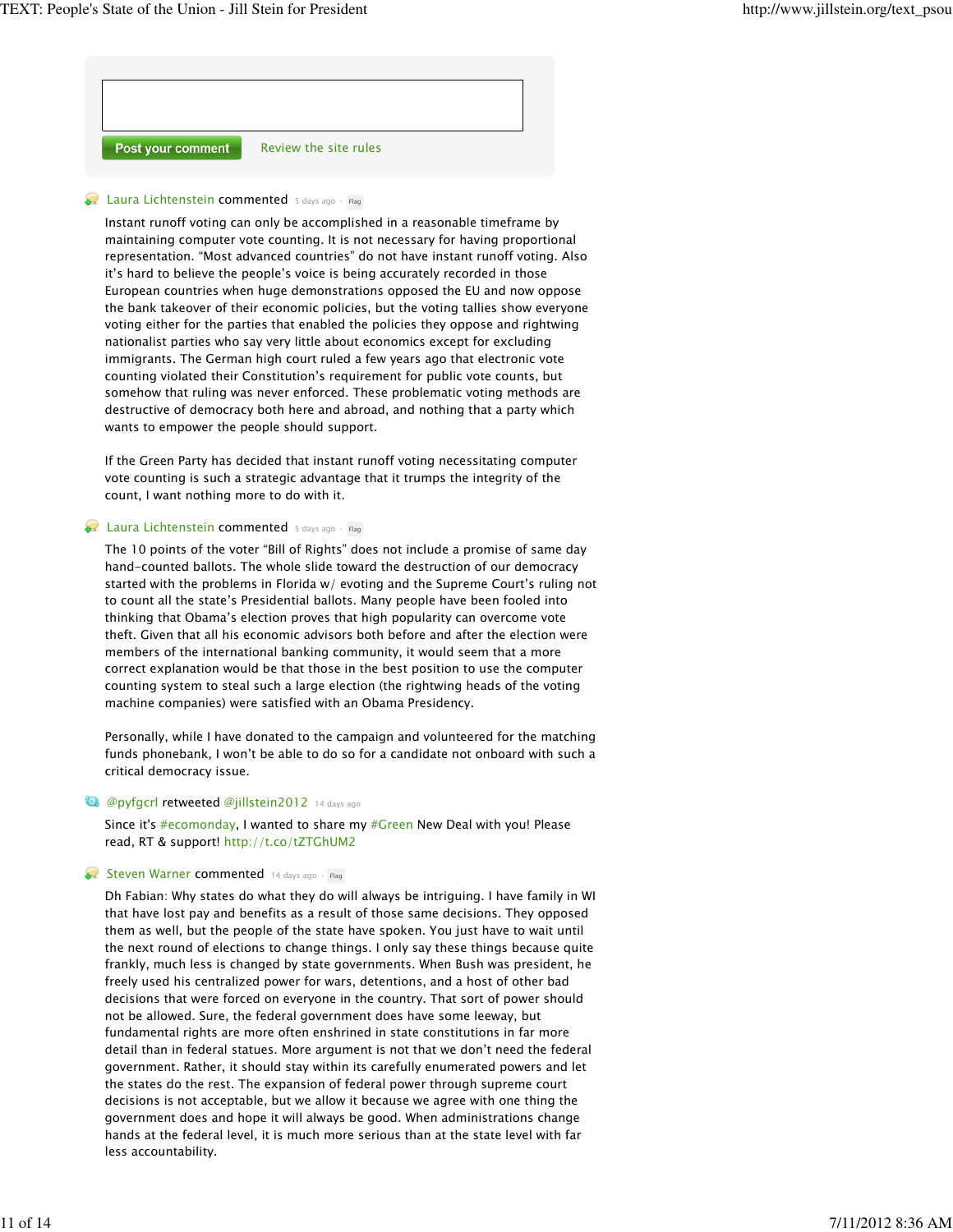A handful of people could in theory do what you say in any state. Just as the federal government can suspend habeas corpus, enforce martial law, and strip us of substantial rights. Under what pretext would the federal government intervene, exactly? States set their own rules on elections. It would be an interesting challenge to state power, but you do have a state constitution to protect you. Only the check by the people prevent it. Your state government is infinitely more accessible and representative than the federal government. The people have WI can change everything in the next election.

Your other arguments about corporation are happening on a far greater scale in Washington, including the health care bill that will guarantee a 20% profit to every health insurer in the country.

Local control means your county, your state, and your city make decisions. I am not saying that everyone will always agree on what to do, but we can reduce corruption in Washington by keeping things more local. I'm not saying we will eliminate corruptions, but people can compel change more effectively in their local governments.

I agree that people want Social Security. It is a necessary program for this country to have. I was speaking only to the administration of that program. And social security is not immune. When the money is gone (it is merely a bunch of IOUs right now) and taxes have to go up, I fear a generational clash will undermine much of the program. The younger generation does not think the benefits will remain, yet they will keep paying payroll taxes (oh, and those were cut too…) until they have the political power to make changes. That is another battle all together.

I will end by saying, yet again, that the balance between federal and state governments has been upset many times in the past few decades. We are at the point now where the president can rule as a king on the world stage, able to use the military to intervene anywhere, decree through the vast bureaucracy with executive orders, and assassinate anyone at will. Congress hands out billions to agribusiness, corporations, lobbyists, and some to the people. The Supreme Court is polarized and gives more power to the Congress and the Executive to usurp more unconstitutional power. On balance, the benefits of Social Security (which would probably still survive if we added an amendment), is not worth allowing the federal government to have so much power. It was good talking to you.

# Dh Fabian commented 14 days ago · Flag

Steven Warner, it's not always a good idea to assume what a stranger is thinking. That said, I'm in a state (WI) where decisions made by state govt in recent years have often been so disastrous — largely because those decisions are formed by a rigid ideology and because they are too often wildly disconnected from real life. But things could be much worse (based on the stated wants of those currently in office). When state govt becomes so extreme, federal intervention becomes necessary at some point to protect the fundamental rights of ALL citizens. There needs to be (as our Founders understood) a balance of power, state and federal, to ensure the protection of ordinary people. You talk about "local control," but what does that mean? If a handful of elected people in Madison decided that WI will no longer have elections, and all decisions will be dictated by the governor, federal govt does, indeed, have the right and responsibility to intervene. Every state is part of a whole, not individual countries. I don't need to talk to people on Social Security about how it works — I am on Social Security. If states alone were in charge, there is no doubt that Social Security would have been wiped out by this generation of legislators, with all of that money funneled into covering the costs of ongoing, massive handouts to corporations. The program is, indeed, complex, but this is what people actually want. It has worked extraordinary well to root out fraud, thereby protecting the program. So, there are numerous related issues here, but the bottom line is that the US has managed to survive this far precisely because of the balance between state and federal govt.

# Steven Warner commented 15 days ago · Flag

Dh Fabian: I see you still do not want to address my point. I am not saying that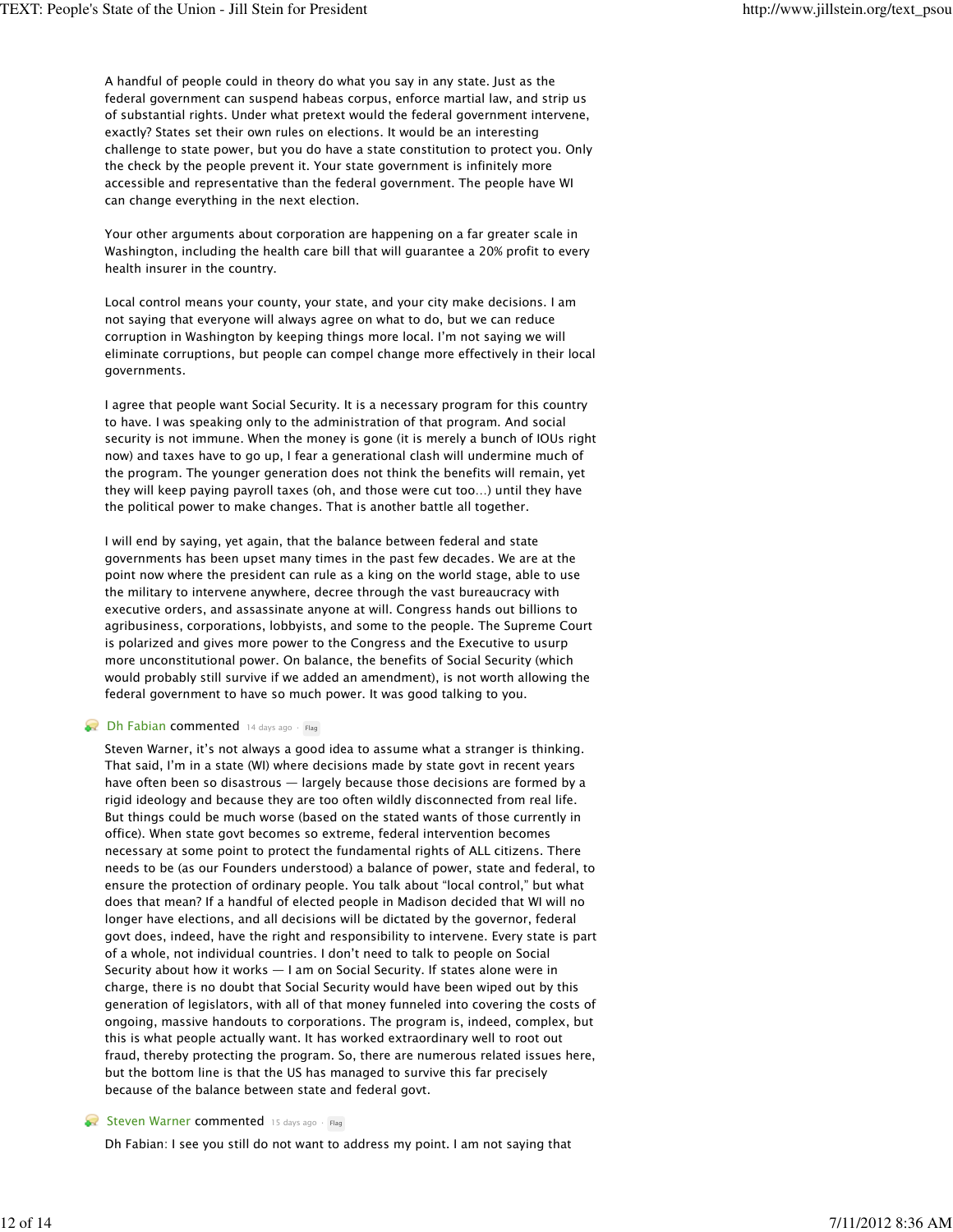federal programs cannot do a good job. I am saying that states can do a BETTER job, and maintain local control. My point about CA and philly was that because the people are from different states with no common bond, the national Republicans could fabricate an attack on the "other." This would be a lot harder to do if it was a local program, helping local people. I think you are simply scared that states would not do a good job managing your money. You are trapped in the same thinking that allows the feds to take powers not granted to them by the Constitution. I am not arguing against these programs. I am arguing against the federal government setting a one size fits all approach that is far less effective than tailored, local solutions. Under my interpretation, states could go back to the old welfare system, keep the new one, or do something else entirely. There is a chance that Texas might axe welfare completely, but that would be their choice as citizens of that state. Let the local governments govern. That is the place where Greens can be the most successful on these issues.

Please re-read my posts to understand what I am talking about. We would not be any more "dis-united" than we were in the past. States already have wide latitude to handle most of their internal affairs. All of your anecdotes seem to defend some program or another. I'm not debating the federal program itself (some do work well), but only trying to show how it would be better if it was at the state or local level. The preponderance of evidence supports that the larger, more disconnected a program is, the harder it is to control it. Just look at medicare. It does a great job providing for those over 65 on paper, but talk to a few people about having to go to the social security office and work through the bureaucracy to get anything done. My grandmother could spend all day talking about the chain of mix ups, mistakes, etc that could not be fixed at the regional office.

We have ceded to much control over local issues to Washington. It is making it much harder to have progressive policies locally.

**12 @DeeDrogorub retweeted @jillstein2012** 15 days ago

@NourishPlanet Speaking of #RioPlus20 & creating a #FutureWe Want, have you seen my proposal for a New #Green Deal? http://t.co/tZTGhUM2

 $\bullet$  @codepath mentioned @jillstein2012 link to this page. 15 days ago

Hi @Garidin. Some light reading. "@jillstein2012: I wanted to share my #GreenNewDeal w/you! Please read, RT & support! http://t.co/HpbkaywN"

Reply · Retweet · Favorite

**12 @maco\_nix retweeted @jillstein2012** 15 days ago

Since it's #ecomonday, I wanted to share my #Green New Deal with you! Please read, RT & support! http://t.co/tZTGhUM2

**12 @grothenberger retweeted @jillstein2012** 15 days ago

Since it's #ecomonday, I wanted to share my #Green New Deal with you! Please read, RT & support! http://t.co/tZTGhUM2

**13 @peacenrainbows retweeted @jillstein2012** 15 days ago

Since it's #ecomonday, I wanted to share my #Green New Deal with you! Please read, RT & support! http://t.co/tZTGhUM2

**12 @ArbolFinancial retweeted @jillstein2012** 15 days ago

Since it's  $#ecomonday$ , I wanted to share my  $#Green$  New Deal with you! Please read, RT & support! http://t.co/tZTGhUM2

**12 @dameocrat retweeted @jillstein2012** 15 days ago

Since it's #ecomonday, I wanted to share my #Green New Deal with you! Please read, RT & support! http://t.co/tZTGhUM2

#### **12 @winslowbobbins retweeted @jillstein2012** 15 days ago

Since it's #ecomonday, I wanted to share my #Green New Deal with you! Please read, RT & support! http://t.co/tZTGhUM2